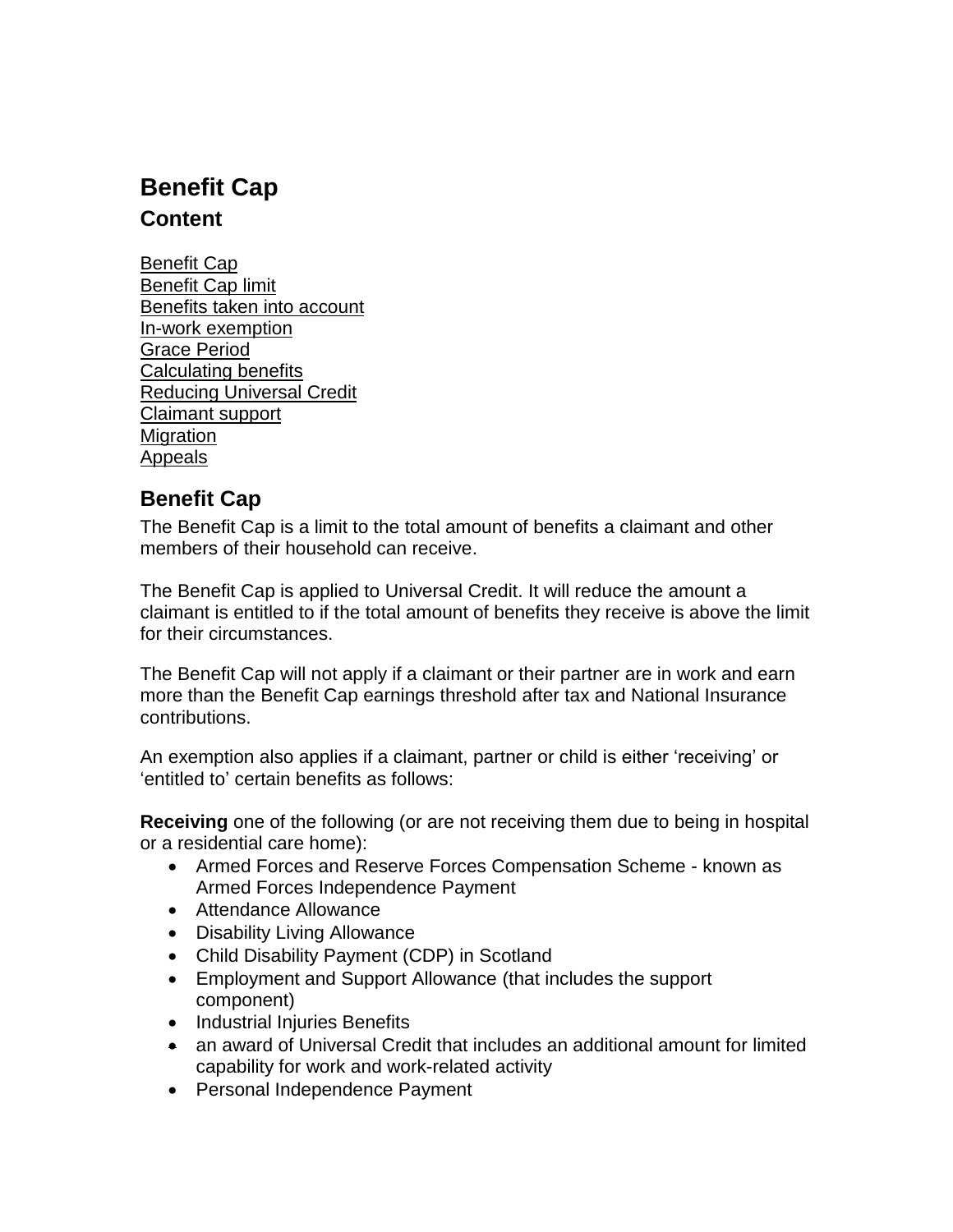- War Pensions
- War Widow's or War Widower's Pension

**Entitled** to one of the following:

- Carer's Allowance
- an award of Universal Credit that includes an additional amount for carers
- Guardian's Allowance

### **Benefit Cap limit**

The benefit cap limit is set at different levels and depends on whether a claimant:

- lives inside or outside Greater London
- is single
- is part of a couple or a lone parent

The maximum amount of benefit before the Benefit Cap applies is:

| <b>Claimant or</b><br>claim type | <b>Inside Greater London</b>                          | <b>Outside Greater London</b> |
|----------------------------------|-------------------------------------------------------|-------------------------------|
|                                  | Single claimants $\vert$ £15,410 (£1284.17 per month) | £13,400 (£1116.67 per month)  |
| Couple or lone<br>parent         | £23,000 (£1916.67 per month)                          | £20,000 (£1666.67 per month)  |

### **Benefits taken into account**

The benefits taken into account alongside Universal Credit to see if income exceeds the limit for the Benefit Cap are:

- Bereavement Allowance
- Child Benefit
- Child Tax Credit
- Employment and Support Allowance except where the support component is in payment
- Incapacity Benefit
- Income Support
- Jobseeker's Allowance
- Maternity Allowance
- Severe Disablement Allowance
- Widowed Parent's Allowance (or Widowed Mother's Allowance or Widow's Pension if a claimant started receiving this before 9 April 2001)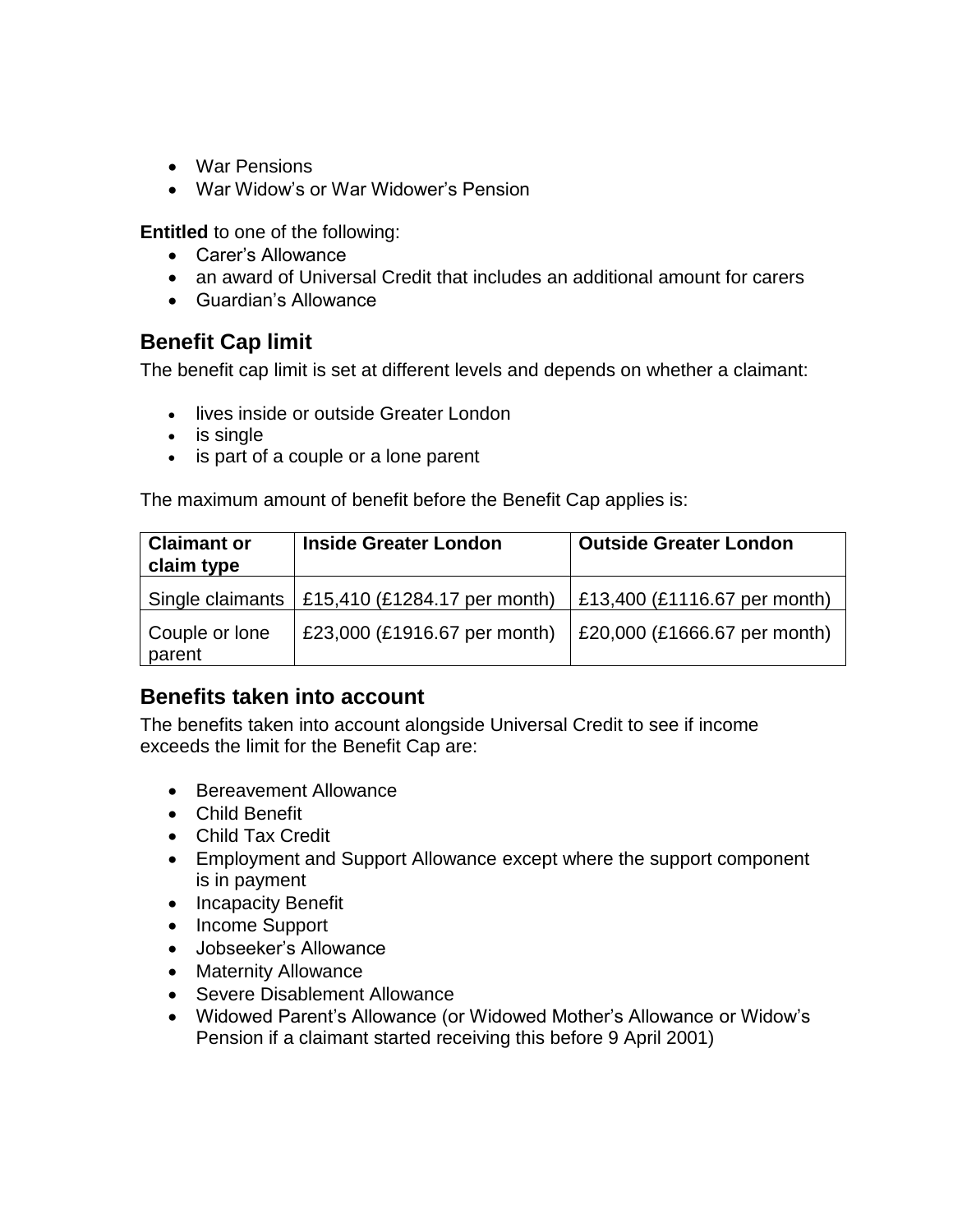#### **In-work exemption**

The Benefit Cap is intended to be an incentive to work so there is an exemption for households that have monthly earnings at a sufficient level.

To qualify for the in-work exemption, a claimant's earnings (or if a couple - their combined earnings) must be equal to or above the earnings threshold after tax, National Insurance and pension contributions. The monthly earnings threshold is based on 16 hours work a week at the National Living Wage rate.

If the Benefit Cap is not applied and it is later identified that the claimant did not meet the in-work exemption, the cap is imposed retrospectively and overpayment action considered.

For information on earnings, see Treatment of earnings

### **Grace Period**

The Grace Period is when the Benefit Cap will not be applied for 9 months when a job has ended or when earnings have reduced below the monthly earnings threshold.

**Note:** a claimant does not have to be unemployed for a Grace Period to apply.

To qualify, a household must have earned at or above the level of the earnings threshold in each of the previous 12 months. The earnings from a claimant or partner or ex-partner can be added together to meet the earnings threshold.

If a claimant is relying on work and earnings from an ex-partner, they must have been a couple during that period of work to qualify.

If the claimant has been a victim of domestic violence and abuse it would be unreasonable for them to contact their ex-partner to get evidence of their earnings. For these cases, the claimant needs to confirm previous earnings from work by estimating their partner's earnings. Universal Credit will accept this figure and will not require evidence from their partner.

For information on complex needs, see https://intranet.dwp.gov.uk/policy/domestic-violence-and-abuse

For those who were working and not claiming Universal Credit, the Grace Period starts the day after the last date of employment.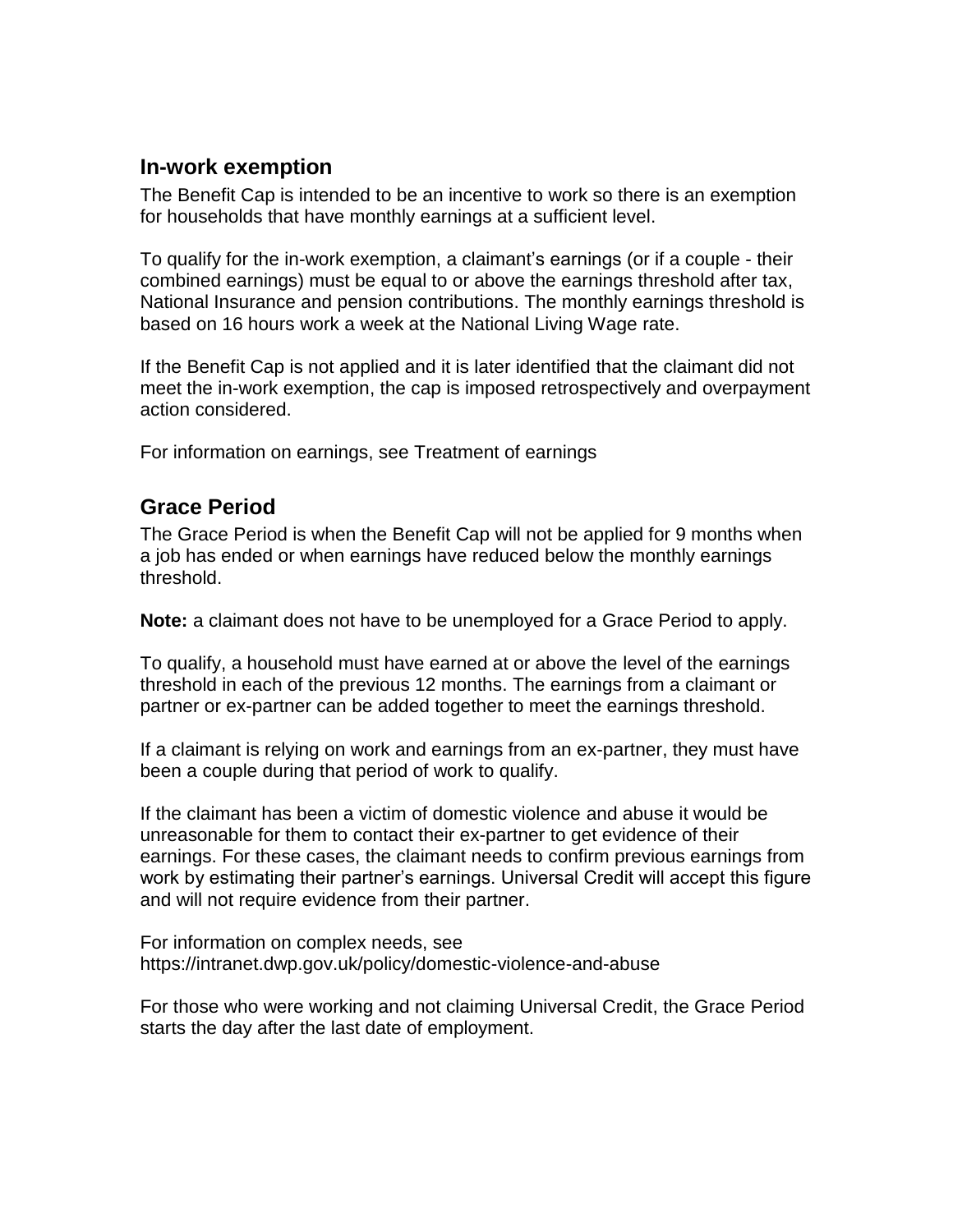A claimant who was working and receiving Universal Credit can qualify for the Grace Period from the first day of the assessment period in which earnings fall below the in-work exemption threshold.

Grace Periods are awarded for a consecutive period of time. When a Universal Credit award ends and later starts again, the agent must check whether the claimant is still within a previously allocated Grace Period. If they are, that Grace Period can still be applied.

If a couple separate:

- the remainder of any Grace Period already awarded is applied to both parties, or
- if one of the couple claims Universal Credit as a single person a new Grace Period can be applied to the award if the claimant, partner or expartner earned at or above the level of the in-work exemption threshold in each of the previous 12 months

The Benefit Cap is applied from the assessment period after the assessment period in which the Grace Period ends.

# **Calculating benefits**

Where the benefit is taken into account as unearned income on the Universal Credit award, this is the amount taken into account for the benefit cap. This includes benefits received for a month or less.

Weekly paid benefits are converted to a monthly figure. The amount the claimant is entitled to at the end of the assessment period is the amount used to convert to a monthly figure.

# **Housing Benefit**

Any Housing Benefit in payment to a claimant is not included in the Benefit Cap calculation.

After the Housing Benefit is disregarded, if the total amount of benefits exceeds the limit - the Benefit Cap is applied to the Universal Credit award.

# **Reducing Universal Credit**

The Universal Credit adjusted award is used in the Benefit Cap calculation.

The adjusted award is the amount after any deductions for capital, income and earnings are taken and before any sanction, overpayment or third party deductions are applied.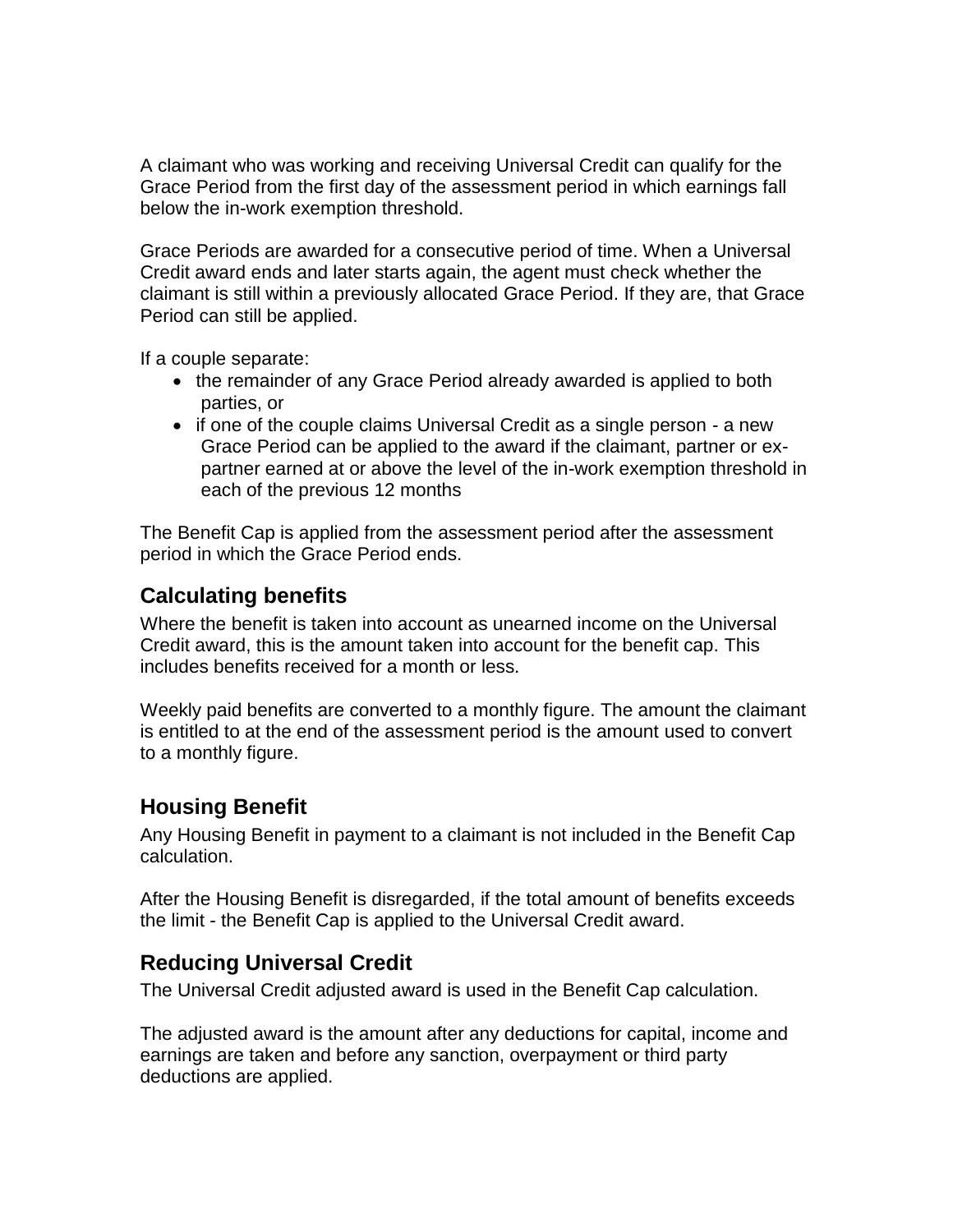Eligible childcare costs that are repaid through the Universal Credit payment are not subject to the Benefit Cap.

If the total amount of benefits exceeds the Benefit Cap limit in an assessment period, the amount of the Universal Credit award is reduced by:

- the excess amount, or
- the excess amount minus any amount included in the award for childcare costs

If the childcare costs exceed the excess, the Benefit Cap is not applied.

## **Claimant support**

Support must be provided for claimants whose benefit will be capped and where the cap will reduce their Universal Credit. The support they can get is ongoing and can include things like:

- employment support to help them find work
- budgeting support
- housing advice and signposting to local authorities to access Discretionary Housing Payments

We must ensure that claimants understand how moving into work, progressing in work and earning more will help them financially. We must also advise them of the level of earnings they need to have in order to be exempt from the Benefit Cap.

Claimants without a work coach (for example, those in No Work Related Requirements or Light Touch regimes) with earnings below the Benefit Cap earnings threshold, must also have access to support - but this is on a voluntary basis.

The full range of support available to a claimant must be considered, this includes work coach interviews, national and local provision.

For information on available support, see:

- Discretionary Housing Payments
- Money guidance and Alternative Arrangement Payments
- Additional support

### **Migration**

Those claimants receiving a Legacy benefit who were not entitled to any Housing Benefit won't have had the Benefit Cap applied to their Legacy benefit. In addition, some claimants may not receive enough Housing Benefit for the full